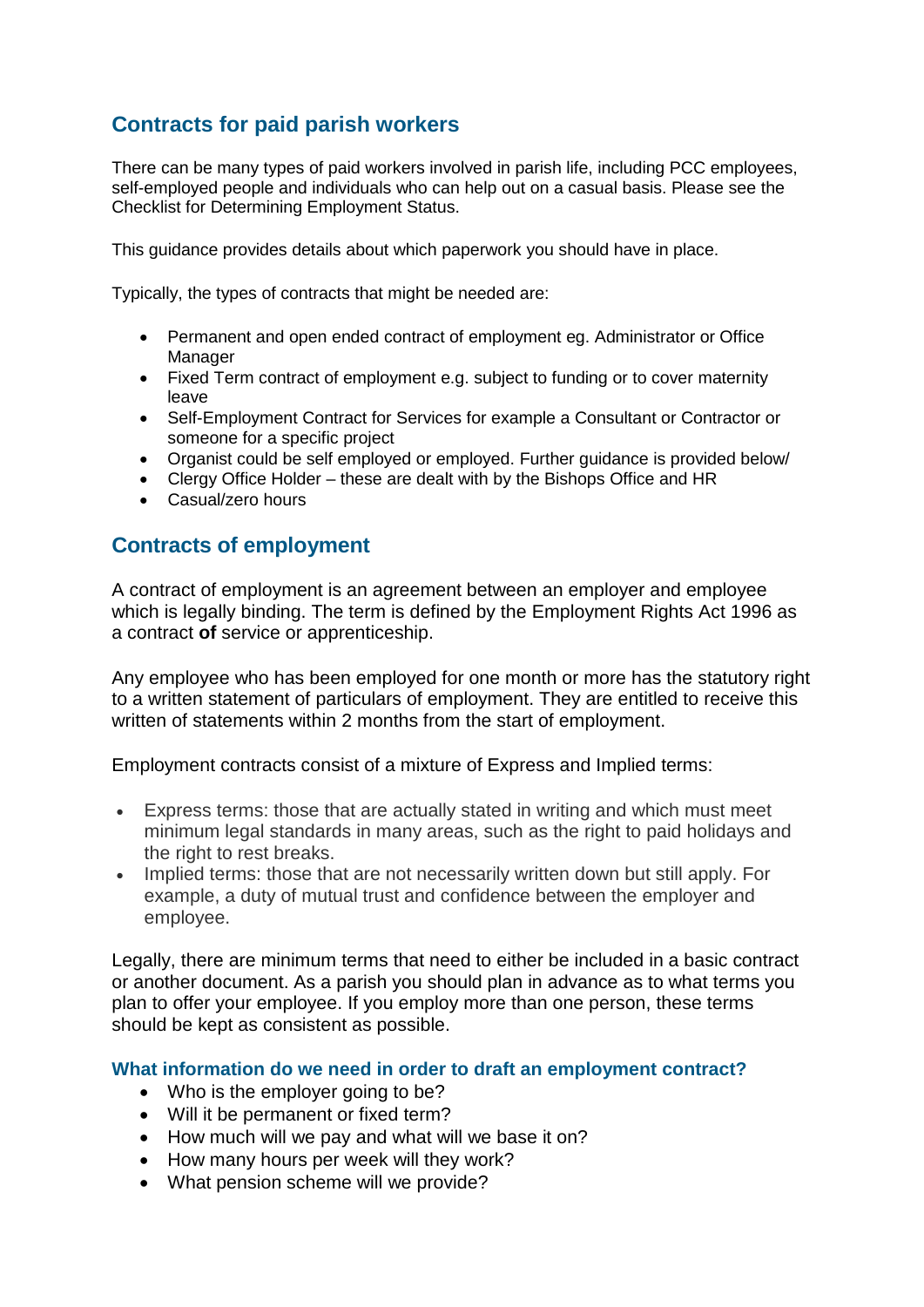- What length of notice shall we apply?
- Do we have written procedures in place?
- Are benefits going to be more than the statutory minimum?

### **Fixed term contracts of employment**

#### **Why use a fixed-term contract?**

You may want to use a fixed-term contract for a number of different reasons, including:

- To cover maternity leave
- To cover long-term sick leave
- Where there is a specific project where particular skills are required

#### **Some things to remember**

Fixed-term employees have the right not to be treated any less favourably than comparable permanent employees. Therefore they are entitled to the same equivalent benefits. Normally the only difference in the written contract would be in relation to an end date (and any notice required etc) and perhaps a pro-rata holiday allowance and salary.

It is important that fixed term contracts explain whether notice to end the contract is required or not and whether it can be ended because of a specific event, for example, because of a withdrawal of funding from an outside party.

Where a fixed-term employee's contract is terminated, this amounts to a statutory dismissal, even if this is at the expiry of the fixed term. Therefore, where they have more than 2 years' employment, they will have the right to claim unfair dismissal. This means that a standard redundancy procedure should be followed.

Any fixed-term employees who have been on successive fixed-term contracts will automatically become permanent employees after four years.

## **Casual worker (zero hours) contracts**

There has been a lot of bad press recently in relation to zero hour contracts, in particularly where some employers have been using them unfairly.

However, if used properly and fairly by ensuring that both parties have the ability to reject work and also allowing individuals to work elsewhere when they are not doing work for you, they can be a useful tool.

Zero hours contracts are good for when services are required on an ad hoc and casual basis. There is no obligation (whether actual or implied) on the part of the organisation to provide an individual with work and the individual is not under any obligation to accept any work offered.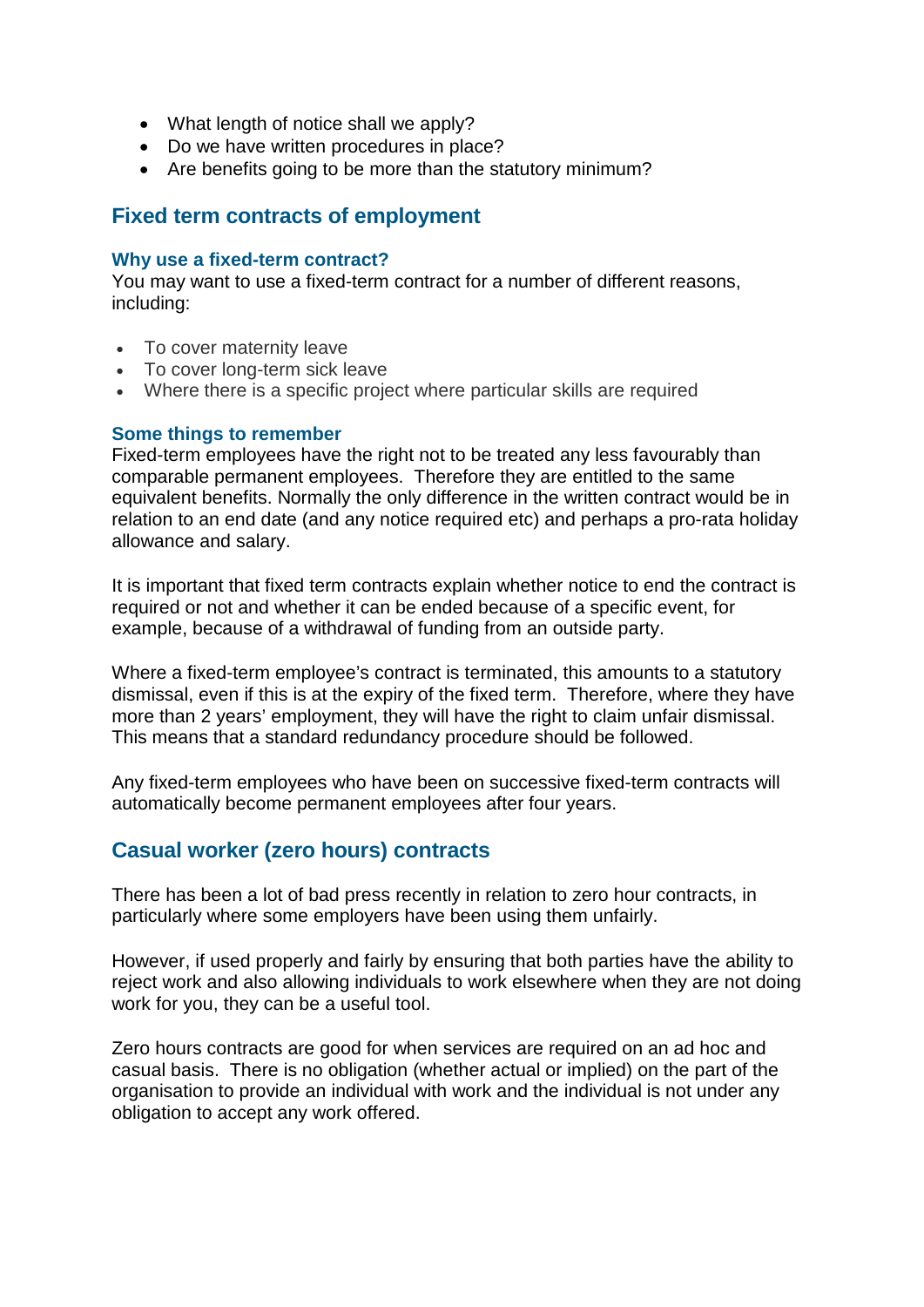The individual would not be an employee of the organisation, just a worker. This means that they would not be automatically entitled to certain benefits such as sick pay. They would receive holiday entitlement based on the hours they work.

The individual is paid only for hours actually worked and there will be deductions of income tax, in the same way as if they were an employee, but this is for administrative convenience only.

# **Self-employed contracts for services**

If an individual is identified as being self-employed, it is always a good idea to provide a contract for services in writing.

We recommend that you ensure the following is in place at the point of signing:

- Commencement date and duration of agreement-*clear parameters should be given*
- Purpose of the agreement- *a scope of the work required*
- Fees- *is it a one off fee or hourly?*
- The ability to provide a substitute in the event that the individual is not available
- Confidentiality and data protection rights
- Publication of material- *who owns the rights? Normally this would be the PCC*
- Insurance and liability- *the individual should have their own public liability insurance*
- Termination clause

Try to avoid employment phrases such as 'line management', 'salary' or 'Job Description'.

**Remember:** The HMRC may want to look at both the written contract and your working relationship with the individual. It is therefore necessary to ensure that regular reviews take place so that the documentation reflects the true situation.

#### Organists: employed or self-employed?

The appointment of Organists and Directors of Music is covered by Canon Law (Canon B20), contract law and as appropriate, employment law. Separate guidance is available from the National Church

<https://www.churchofengland.org/media/3956676/organists.pdf> about the engagement or employment of Organists.

A sample contract can be obtained [http://www.churchmusicians.org/node/149](https://emea01.safelinks.protection.outlook.com/?url=http%3A%2F%2Fwww.churchmusicians.org%2Fnode%2F149&data=01%7C01%7Cpatrick.shorrock%40churchofengland.org%7C08f61472e58a4e01c1da08d4b304193e%7C95e2463b3ab047b49ac1587c77ee84f0%7C0&sdata=EkwLmjmsyj0uzduKhyxrUOd51yUfu3c8NtcPLS68ltQ%3D&reserved=0)

The status of the working relationship between the Organist and Parish can usually be determined using the 'Employment Status Indicators'. In most cases, as there is generally a high degree of mutuality and control, you will find that the organist is an employee of the PCC.

In terms of the remuneration, there has been a tradition of describing payment to the Organist as an honorarium. However a true honorarium is a 'one-off' payment after